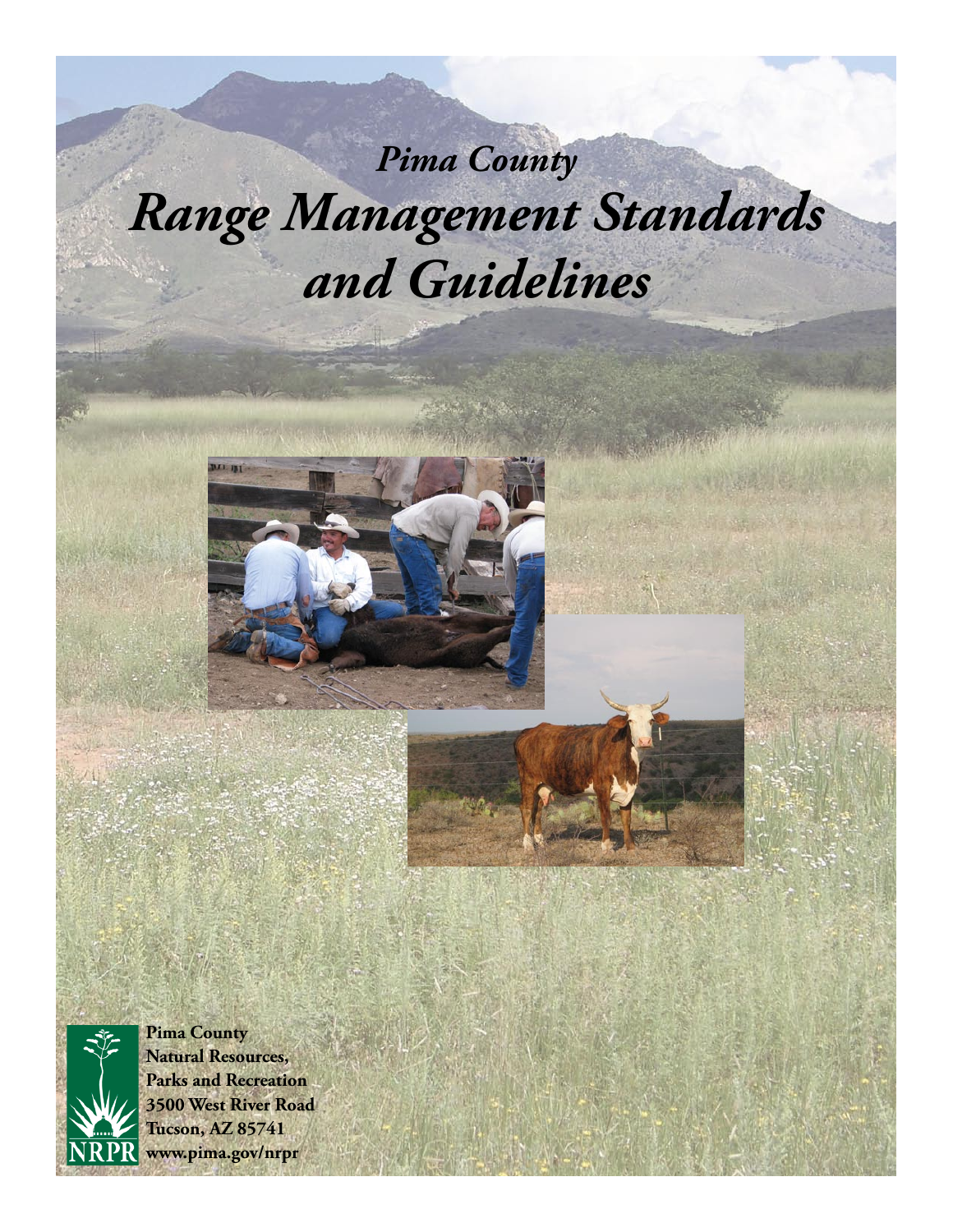## **Table of Contents**

| $Introduction \dots 1$                                                        |
|-------------------------------------------------------------------------------|
|                                                                               |
|                                                                               |
|                                                                               |
|                                                                               |
|                                                                               |
|                                                                               |
|                                                                               |
|                                                                               |
|                                                                               |
| Optimal Timeline for Annual Evaluation of Grazing Practices for Each Ranch 10 |
|                                                                               |
|                                                                               |
|                                                                               |
|                                                                               |
|                                                                               |

This document was first created and adopted in May 2010. The document was developed as a Natural Resources, Parks and Recreation internal management product and has been adopted by the agency Director after undergoing a public review process. The document may be updated from time to time as need and science dictates.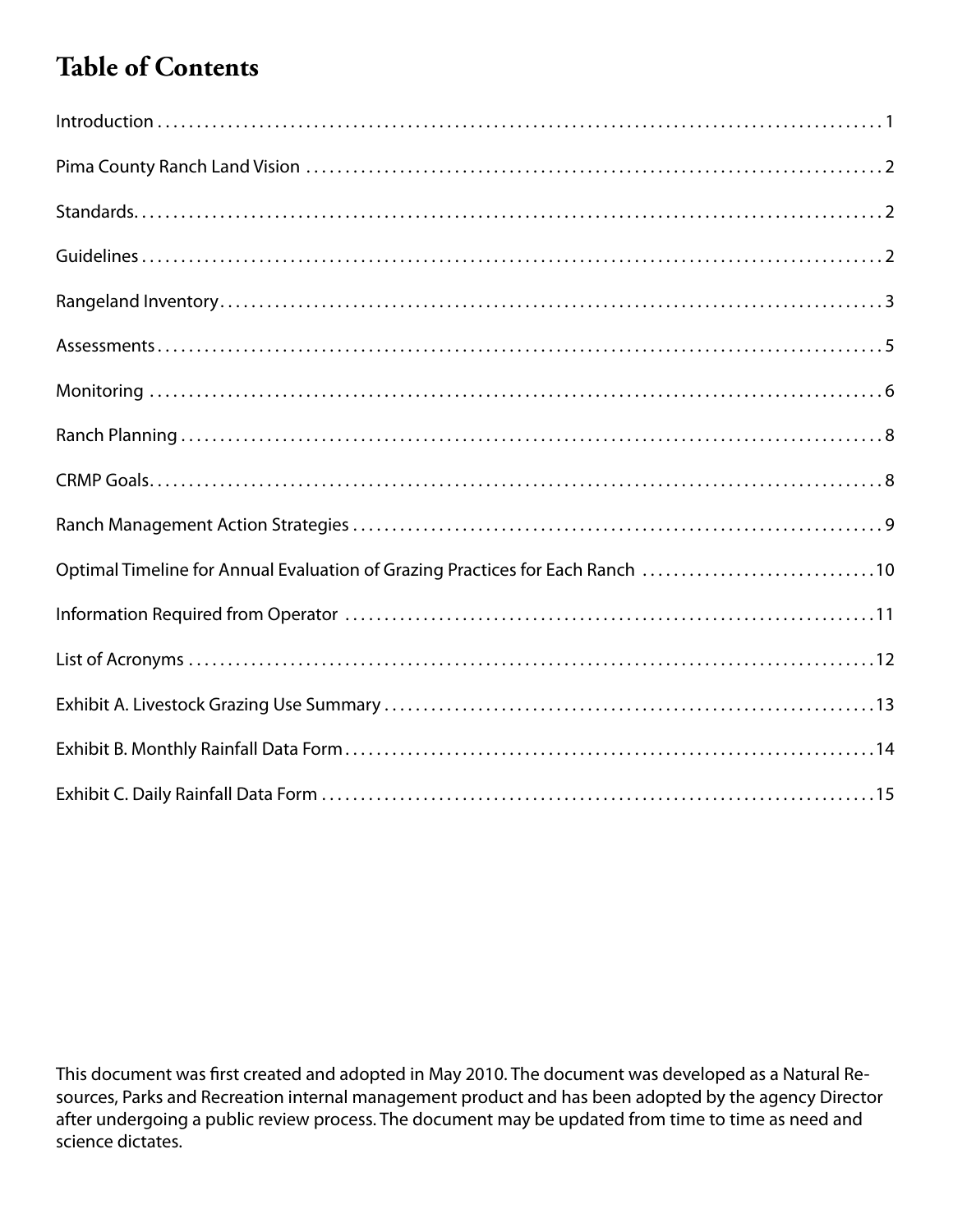#### **Introduction**

The Sonoran Desert Conservation Plan (SDCP) is a locally developed, long-term vision for protecting the natural and cultural heritage of Pima County. The Plan seeks to combine short-term actions to protect and enhance the natural environment with long-range planning to ensure that the natural and urban environments not only coexist but develop an interdependent relationship, where one enhances the other. The biological goal of the Plan is to protect the full range of plants and animals native to the region by maintaining ecosystem functions.

Ranch conservation is one of the six primary elements of the SDCP. Ranching conserves large areas of open space and wildlife habitat that might otherwise be developed. By virtue of the extensiveness of ranching as a land use and the ongoing stewardship provided by ranchers, ranching in many areas of Pima County

is uniquely suited to preserve natural, unfragmented open space, wildlife habitats, and the land's basic natural and cultural resource values.

Eastern Pima County has over 1.4 million acres of land classified as grazing lands, of which over one million of these acres could potentially be developed into urban use in the future. Current ranch operations put annual livestock numbers at about 20,000 animals in 2009. Most ranches in Pima County are still family-owned enterprises. Current fragmentation of ranch lands is greatest within a twenty-five mile radius of Tucson where increasing land values and development pressure have resulted in ranches being converted into urban uses.



Through the ranch conservation element of the SDCP and the associated Multi-species Conservation Plan (MSCP) expected outcomes include:

- The metropolitan urban boundary is better defined;
- The heritage and culture of the west and early Pima County are preserved;
- • An important traditional industry is maintained to support a diversified local economy;
- Watersheds and water resources are conserved and protected;
- The natural landscape can be conserved as a working landscape to provide open space, wildlife corridors, and habitat needed to maintain sustainable and diverse ecosystems;
- The landscape will balance traditional uses such as grazing with other uses such as recreation, preservation of cultural resources, habitat enhancement and restoration, control of invasive species, and the conservation and/or preservation of specific species and habitats identified as sensitive.

As a part of the SDCP land conservation strategy, the County has purchased numerous ranch properties over the past decade. With the passage of the 2004 Habitat Protection Priority Bond program, the acquisition of large working ranches has increased significantly. As of early 2010, the County owns or has committed to acquire fifteen working ranches exceeding 51,000 acres of private fee land as well as the grazing leases on over 191,000 additional acres. The Natural Resources, Parks and Recreation (NRPR) Department is responsible for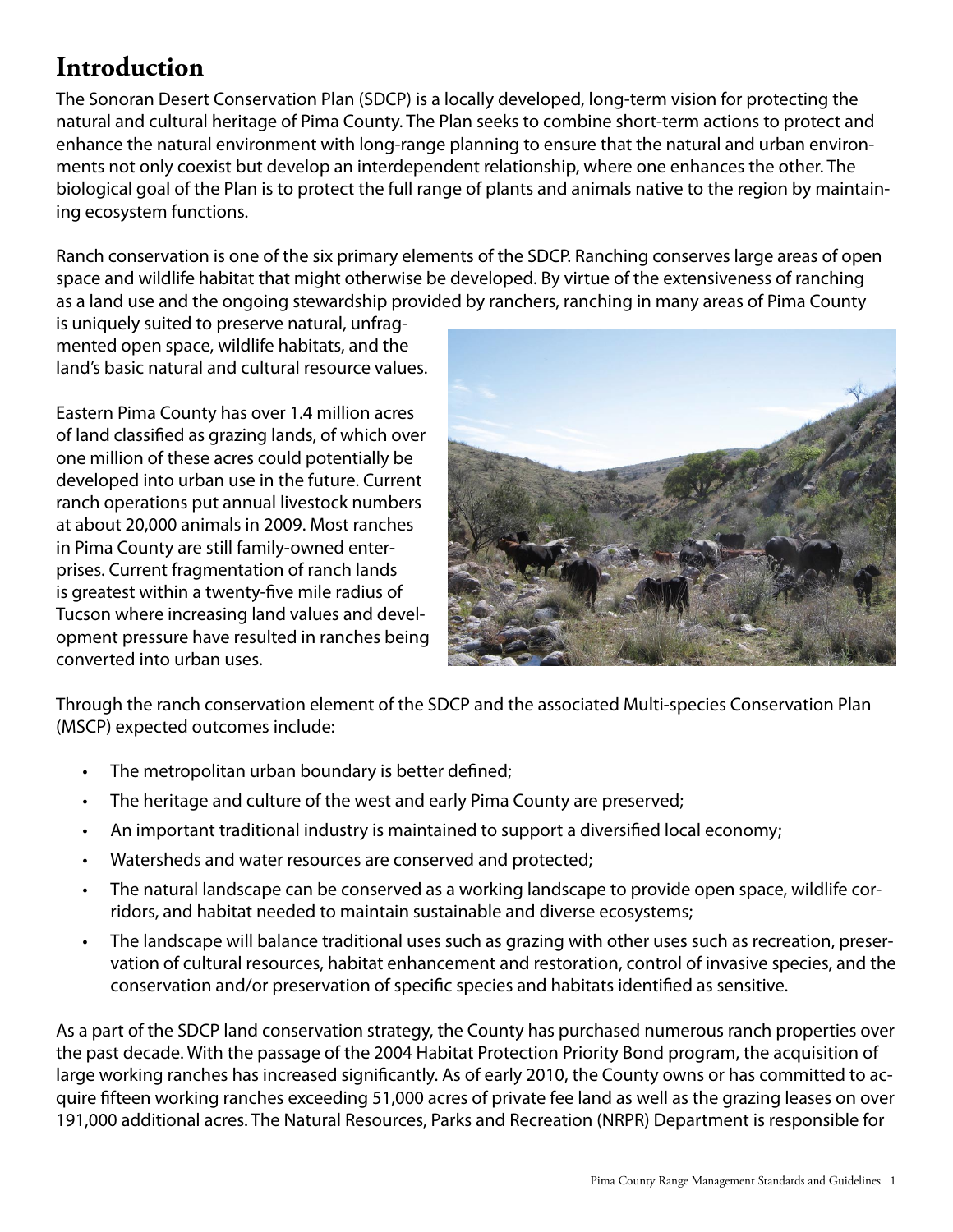managing these open space properties. All ranches purchased (with the exception of the A7 Ranch, which as of 2010 is operated by Pima County staff) are independently operated, generally by the previous owners, who own the cattle, manage the ranches day to day and are responsible for operational costs under terms of a Management Agreement. Ranch operators have entered into third-party agreements with the County to conduct operations on County property and on grazing leases held by the County under the conditions outlined in the Management Agreement. This strategy relieves the County of operational and maintenance expenses on the ranches while directing the ranching operation in an ecologically sustainable manner. The County maintains all authority for ultimate decision making regarding property uses, timing and intensity.

The NRPR Department manages the properties with the intent of achieving sustainable uses of natural resources and maintaining functionally healthy habitat for both wildlife and livestock. The County uses methods developed by the United States Department of Agriculture (USDA), Agricultural Research Service, Natural Resources Conservation Service (NRCS), the United States Department of Interior, Bureau of Land Management (BLM), and the University of Arizona (UA) to inventory rangeland resources, assess rangeland and riparian health, and monitor rangeland and riparian conditions and trends. These techniques will be utilized to guide ranch and grazing management decisions.

## **Pima County Ranch Land Vision**

The County's vision is to manage ranch properties to achieve sustainable use of natural resources and consistency with habitat needs for implementation of a MSCP by maintaining functionally healthy habitats for both wildlife and livestock.

## **Standards**

The County will use three standards to maintain healthy rangelands on its ranch properties. These standards become the goals for the desired conditions of rangelands (plant communities, soils/sites and ecological

processes). The standards are measurable and attainable, and comply with Federal, State and County statutes, policies and directives applicable to land ownerships found on County-owned ranches.

- 1. Rangeland plant communities will be managed to provide adequate cover to protect soils from accelerated erosion and promote proper hydrological function.
- 2. Rangelands will be managed for diverse native plant communities which exhibit the appropriate plant functional groups (life-forms) and annual productivity for the ecological sites present.



3. Rangelands and riparian areas will be managed to optimize ecosystem health and condition, and for habitats that support diverse native wildlife, fish, and plant populations.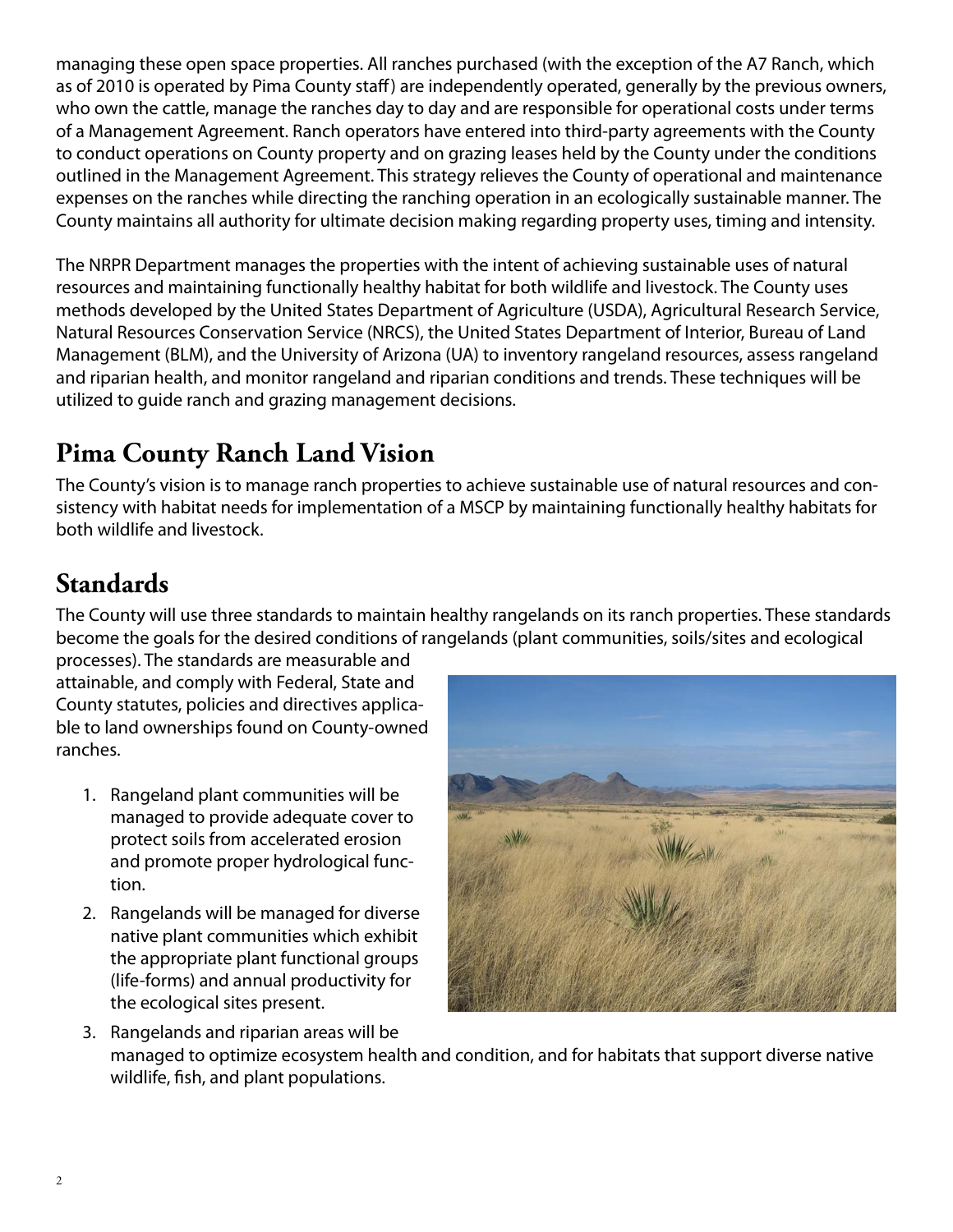## **Guidelines**

The County will use seven guidelines to manage grazing on its ranches. Guidelines are management approaches, actions and practices necessary to achieve desired rangeland condition goals. Guidelines identify and apply methods to control grazing land use; they are developed and applied to achieve desired conditions within site capability and they can be adjusted over time.

- 1. Stocking rates will be established to balance livestock numbers with forage plant production. Permitted numbers may remain the same but stocking rates can change yearly to match changing forage and water supplies.
- 2. Appropriate grazing systems (methods of grazing and resting pastures) will be employed to allow plant forage species to recover from grazing, reproduce and accumulate soil cover (foliar, basal and litter).
- 3. Utilization levels of key forage species will be used as guidelines for achieving sustainable use of renewable forage resources. Forage utilization will be managed to achieve target levels of 35-40% or less use of the current year's growth of selected key forage species consistent with a conservative grazing regime<sup>12</sup>. If necessary these levels may be adjusted depending on pasture conditions or to meet specific management objectives.
- 4. Practices such as fencing (using Arizona Game and Fish Department (AGFD) wildlife-friendly standards), improving available water supplies, range seeding, shrub management and prescribed burning may be used as indicated by monitoring plant community response to applied management.
- 5. Adaptive management will be used to make grazing management decisions each year. This process employs a strategy of:
	- a. Applying management throughout the year (with record keeping);
	- b. Monitoring plant communities (in the fall of each year), grazing use, and precipitation;
	- c. Assessment of results using an interdisciplinary approach;
	- d. Using the assessment to plan and/or modify grazing management decisions for the coming year and determine the need to modify and implement appropriate practices;
	- e. Recognizing that results of monitoring that cannot be explained by assessment of the data (vegetation, climate and grazing use) may indicate research needs that can be addressed through a committee of rangeland experts.
- 6. Habitat will be managed to provide for ecosystem health and the maintenance of diverse populations of native plant, fish and wildlife species. Grazing plans will balance stocking rates and pasture rotations with maintaining or actively improving rangeland habitats for native species. Management tools such as wildlife-friendly fencing and year-round water drinkers may be utilized to enhance these habitats. Water tanks and troughs should contain wildlife escape ramps, if needed. Depending on management activities, strategies for rehabilitation or restoration projects will be evaluated and integrated into ranch plans on a case-by-case basis.
- 7. Special wildlife habitat features (caves, mines, rock outcrops, springs, seeps, etc.) will be identified and considered during implementation of management actions, and conserved and/or enhanced through appropriate actions to maintain their unique habitat values.

<sup>1</sup> Smith, L., G. Ruyle, J. Maynard, S. Barker, W. Meyer, D. Stewart, B. Coulloudon, S. Williams, and J. Dyess, 2005, Principles of obtaining and interpreting utilization data on Southwest rangelands, University of Arizona Cooperative Extension AZ1375, 14pp.

<sup>2</sup> Holechek, J. L., M. Thomas, F. Molinar, and D. Galt. 1999. Stocking desert rangelands: what we've learned. Rangelands 21:8–12.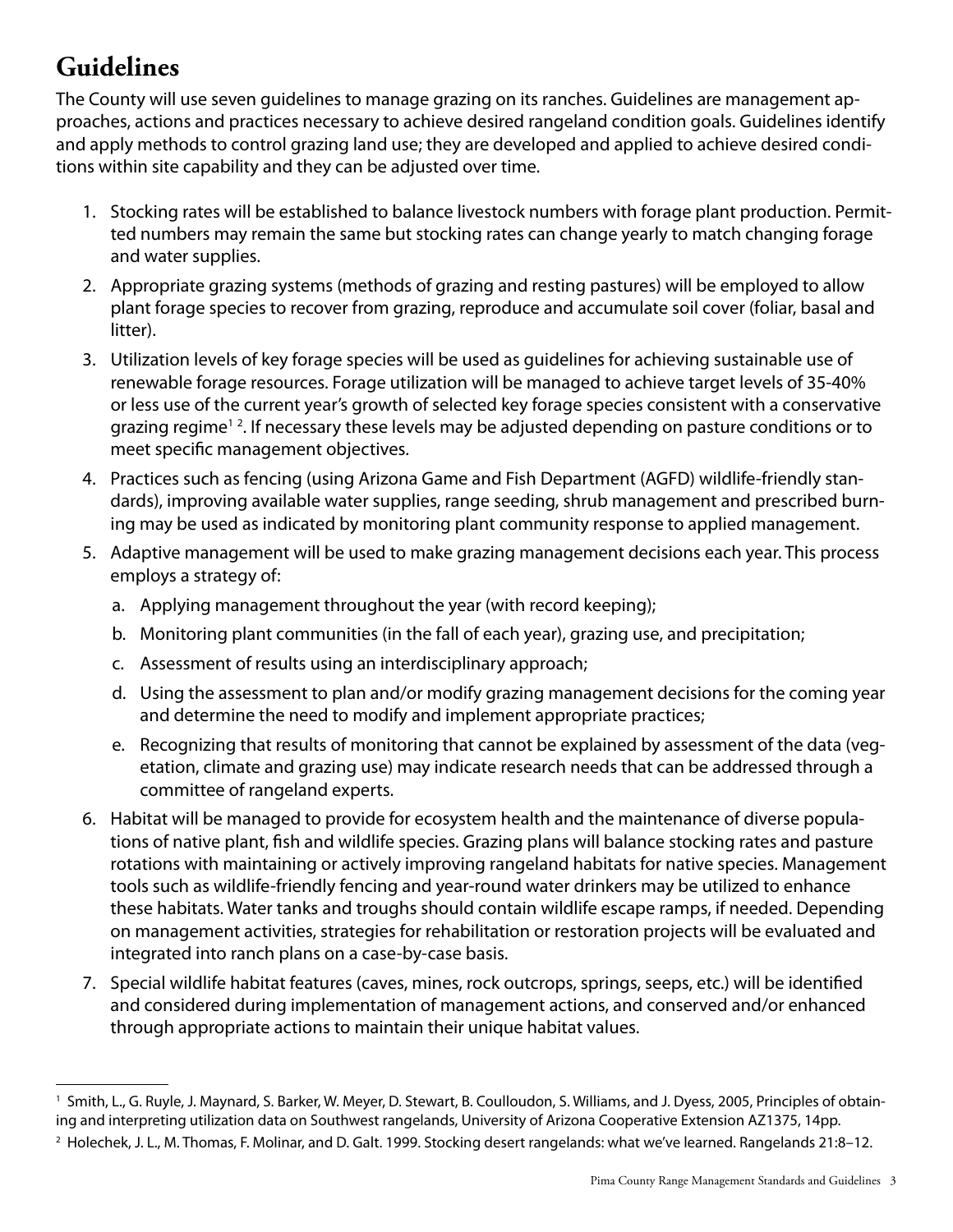#### **Rangeland Inventory**

The County will conduct an inventory of all the County-owned ranches. This inventory will consist of mapping all cultural improvements (houses, corrals, roads, fences, water developments, etc.) with information such as names, pasture size, scale and legends on the land on a comprehensive map base. Information

will also be obtained where possible on historic/prehistoric resources that could be significantly impacted by grazing or other resource management activities. Inventory data will be collected in and/or converted into digital format for inclusion into the Pima County Geographic Information Services Division library, and cultural data will be recorded with the Arizona State Museum. Rangeland resources will be delineated using established data management techniques.

Pima County-owned and leased rangelands lie within one or more of three environmental/geographic regions: the Upper Sonoran Desert, the Semi-desert Grasslands, and the Mexican Oak Savannah. In Arizona, these regions correspond to Major Land Resource Areas (MLRAs)<sup>3</sup> in which soils that are alike in their ability to produce vegetation are grouped together into units called "Ecological Sites". An ecological site is defined

as a distinctive kind of land with specific physical characteristics (soil, slope, landform, etc.) and processes (erosion, fire, hydrology, etc.) that differs from other kinds of land in its ability to produce a distinctive variety and amount of vegetation. Ecological sites are described with written narratives of the site's physical characteristics, soils and historic climax plant community. They are the recommended basic unit of rangeland classification and are suitable for mapping at a land management scale. Ecological site descriptions are published by NRCS and are available at the USDA Ecological Site Information System website<sup>4</sup>. The County will use established procedures for mapping and delineating ecological sites as described in the NRCS National Range and Pasture Handbook<sup>5</sup>.



The "Soil Survey of Pima County, Eastern Part" is completed and available online for all private, State Trust and Tribal lands east of the Tohono O'odham Nation<sup>6</sup>. Because soil mapping units are generally correlated to ecological sites, soil polygons in conjunction with on-site field truthing can be used to create ecological site delineations, and to identify soil-moisture and temperature regimes within MLRAs.

• MLRA 40-1 is the Upper Sonoran Desert region in Arizona and is characterized by a precipitation regime of 10-13 inches annually, elevations ranging from 2,000 feet above mean sea level (FAMSL) to 3,200 FAMSL, soils in the typic-aridic soil-moisture regime and thermic soil-temperature regime. Twenty ecological sites have been described in this zone.

 $^3$  USDA, Land Resource Regions and Major Land Resource Areas of the United States, the Caribbean, and the Pacific Basin, U.S. Department of Agriculture Handbook 296 (2006)

<sup>4</sup> http://esis.sc.egov.usda.gov

 $^5$  USDA NRCS, 2003, National Range and Pasture Handbook. Grazinglands Technology Institute, Revision 1 December 2003 (http:// www.glti.nrcs.usda.gov/technical/publications/nrph.html).

<sup>6</sup> USDA, NRCS, 2003, Soil Survey of Pima County, Arizona, Eastern Part (http://soildatamart.nrcs.usda.gov).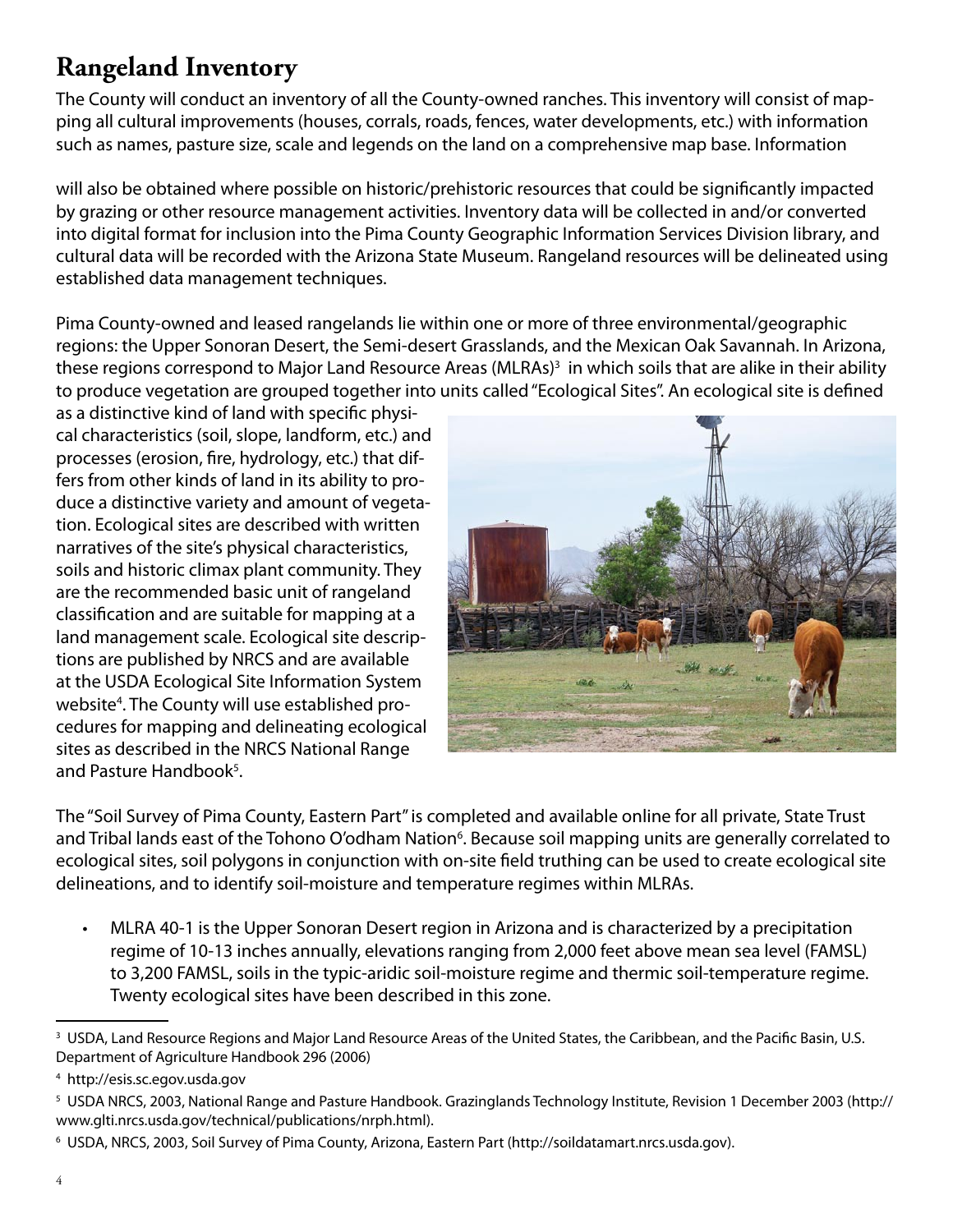- • MLRA 41-3 is the Semi-desert Grassland region in southern Arizona, characterized by a precipitation zone of 12-16 inches annually, elevations from 3,200 to about 4,500 FAMSL and soils in the ustic-aridic soil-moisture and thermic soil-temperature regimes. Twenty ecological sites have been described in this zone.
- MLRA 41-1 is the Mexican Oak Savannah region in southern Arizona and is characterized by a 16-20 inch precipitation zone, elevations above 4,500 FAMSL and an aridic-ustic soil-moisture regime andthermic soil-temperature regime. Fourteen ecological sites have been described in this zone.

NRCS ecological site descriptions also include information related to commonly encountered plant communities, which will enable determination of the current ecological status or condition of a specific site by comparing the present-day characteristics of the plant community to the potential that is described in the ecological site description<sup>7</sup>. "State and Transition" models describe succession of plant communities in arid regions like Arizona and may provide future guidance in further determining realistic vegetation management objectives<sup>8</sup>.

#### **Assessments**

The County will use two assessment techniques to evaluate the health and functionality of rangelands and riparian areas. These techniques are qualitative (i.e., depend upon professional judgment). They require considerable training and will be done in an interdisciplinary fashion. The assessments are not monitoring techniques and will not be used to measure progress towards meeting goals. They are tools to be used for educational and communication purposes and to help identify problems and set priorities for both monitoring and management.

1. Rangeland Health is a qualitative assessment that will be used to rate 17 indicators that affect the three primary attributes of the rangeland ecosystem being evaluated: site and soil stability, hydrologic function, and biotic integrity of the plant community<sup>9</sup>. Rangeland health assessments will be performed on ecological sites during the initial inventory process and at monitoring locations to determine the status or function of these ecosystem attributes. Subsequent assessments will be performed prior to lease renewals. A preponderance of evidence will be used to determine if the evaluated rangeland ecosystem attributes are healthy, at risk, or unhealthy<sup>10</sup>.



<sup>7</sup> Task Group on Unity in Concepts and Terminology, 1996, New concepts for assessment of rangeland condition, Journal of Range Management, 48: 271-282.

<sup>10</sup> Reference area information to assist in the use of this technique have been developed by NRCS for major ecological sites in places such as un-grazed or lightly grazed exclosures on the Santa Rita Experimental Range.

 $^{\rm 8}$  Bestelmeyer, B.T., J.R. Brown, et al., 2003, Development and use of state-and transition models for rangelands, Journal of Range Management, 56(2): 114-126

<sup>9</sup> Pellant, Pyke et al., 2005, Interpreting Indicators of Rangeland Health – Version 4 (http://www.blm.gov/nstc/library/techref.htm).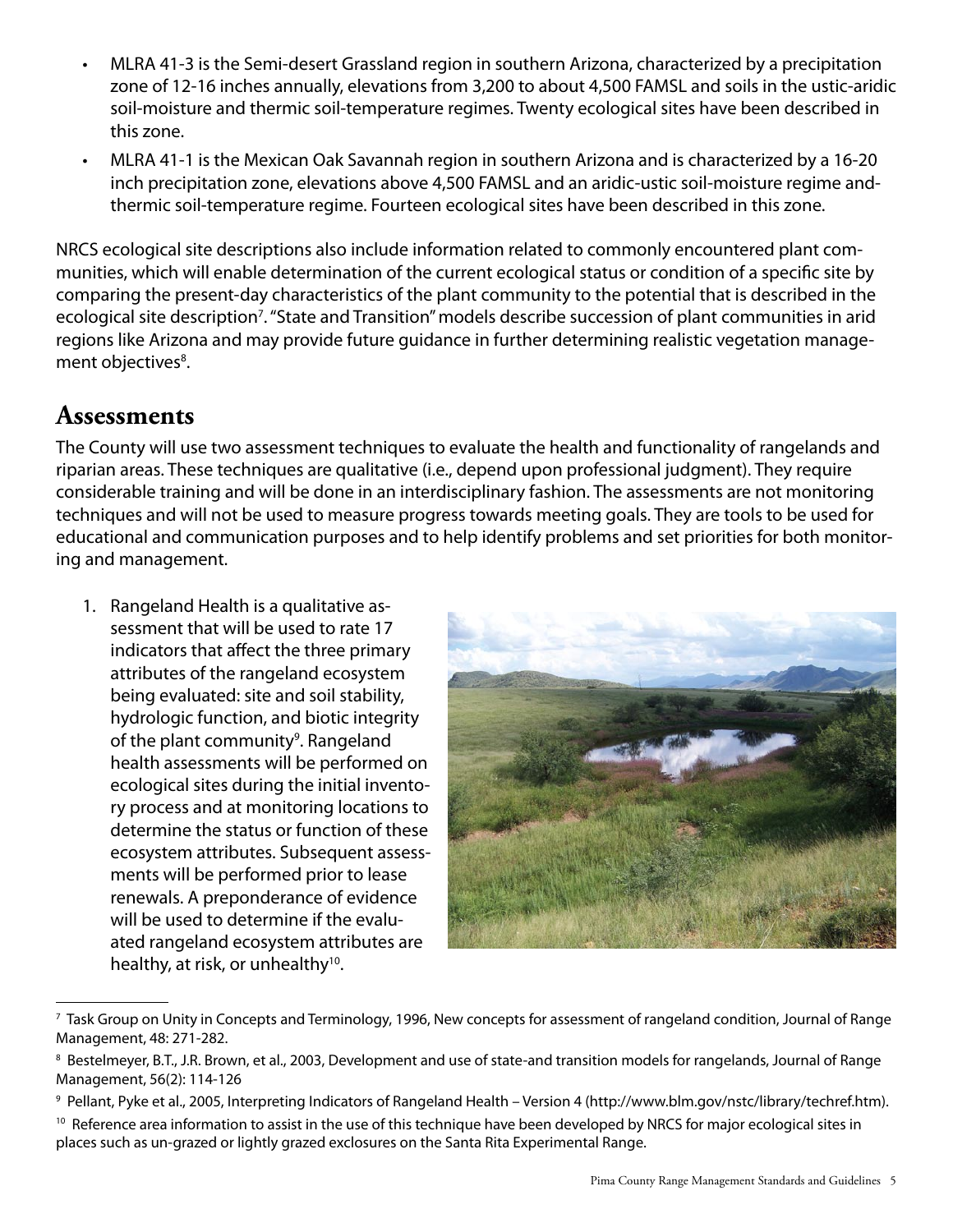2. Riparian Proper Functioning Condition is a qualitative assessment that addresses questions which examine the hydrology, vegetation, and erosion/deposition processes of a riparian area<sup>11 12</sup>, although this assessment does not identify the cause of a resource problem. Proper functioning condition assessments will be performed on riparian reaches with similar channel characteristics on all riparian areas encountered during the initial inventory process, and at any riparian monitoring location. Subsequent assessments will be performed prior to lease renewals. A summary determination will be made for each area being evaluated: either proper functioning condition, functional "but at risk", or non-functioning.

### **Monitoring**

Rangeland monitoring will implement fixed (permanent) plots placed in strategic areas (key areas) in pastures. These key areas usually represent a dominant ecological site and are in areas receiving average grazing use<sup>13</sup>. Where possible, both a grazed area and an un-grazed (exclosure) control area on the same ecological site will be monitored. The use of an un-grazed control site will help separate grazing effects from climatic effects on plant communities. At all plot locations photo points will be established and seasonal rainfall recorded twice each year for winter (October through May) and summer precipitation (June through September) thus obtaining records for cool and warm seasons. Existing plots that are found to be unproductive

in providing useful data or prove excessively difficult to access may be moved to more favorable locations to maximize monitoring efforts. All monitoring plots, new or existing, will be evaluated for whether their data accurately reflects local field conditions prior to any long-term time commitment.

Vegetation monitoring will utilize several techniques to determine trends and to assess progress towards meeting County rangeland management objectives. These techniques include:

1. Plant Frequency Sampling<sup>14</sup> – Frequency is the number of times a plant species is present in a given number of sample quadrats of uniform size placed repeat-



edly across a stand of vegetation. It is expressed as a percentage of total placements and reflects the probability of encountering a particular species at any location within the stand. The sensitivity of frequency data to density and dispersion make frequency a useful parameter for monitoring and documenting changes in plant communities. It is useful for monitoring vegetation changes over time at the same locations or for comparisons of different locations. The presence of annual plants is directly correlated to habitat suitability for some wildlife; therefore, annual species are recorded as well as perennials. Species-specific data are more useful when using the ecological site guides to compare the current vegetation community to the potential natural community. Plant frequencies are com-

<sup>11</sup> BLM, 1998, A User Guide to Assessing Proper Functioning Condition and the Supporting Science for Lotic Areas, TR 1737-15.

<sup>&</sup>lt;sup>12</sup> BLM, 1999, A User Guide to Assessing Proper Functioning Condition and the Supporting Science for Lentic Areas, TR 1737-16.

<sup>13</sup> USDA NRCS (National Resources Conservation Service), 2003, National Range and Pasture Handbook, Grazinglands Technology Institute, Revision 1 December 2003 (http://www.glti.nrcs.usda.gov/technical/publications/nrph.html).

<sup>&</sup>lt;sup>14</sup> Ruyle, G. B., Ed., 1997, Some methods for monitoring rangelands and other natural area vegetation, Report 9043, University of Arizona, Cooperative Extension Service, Tucson, Arizona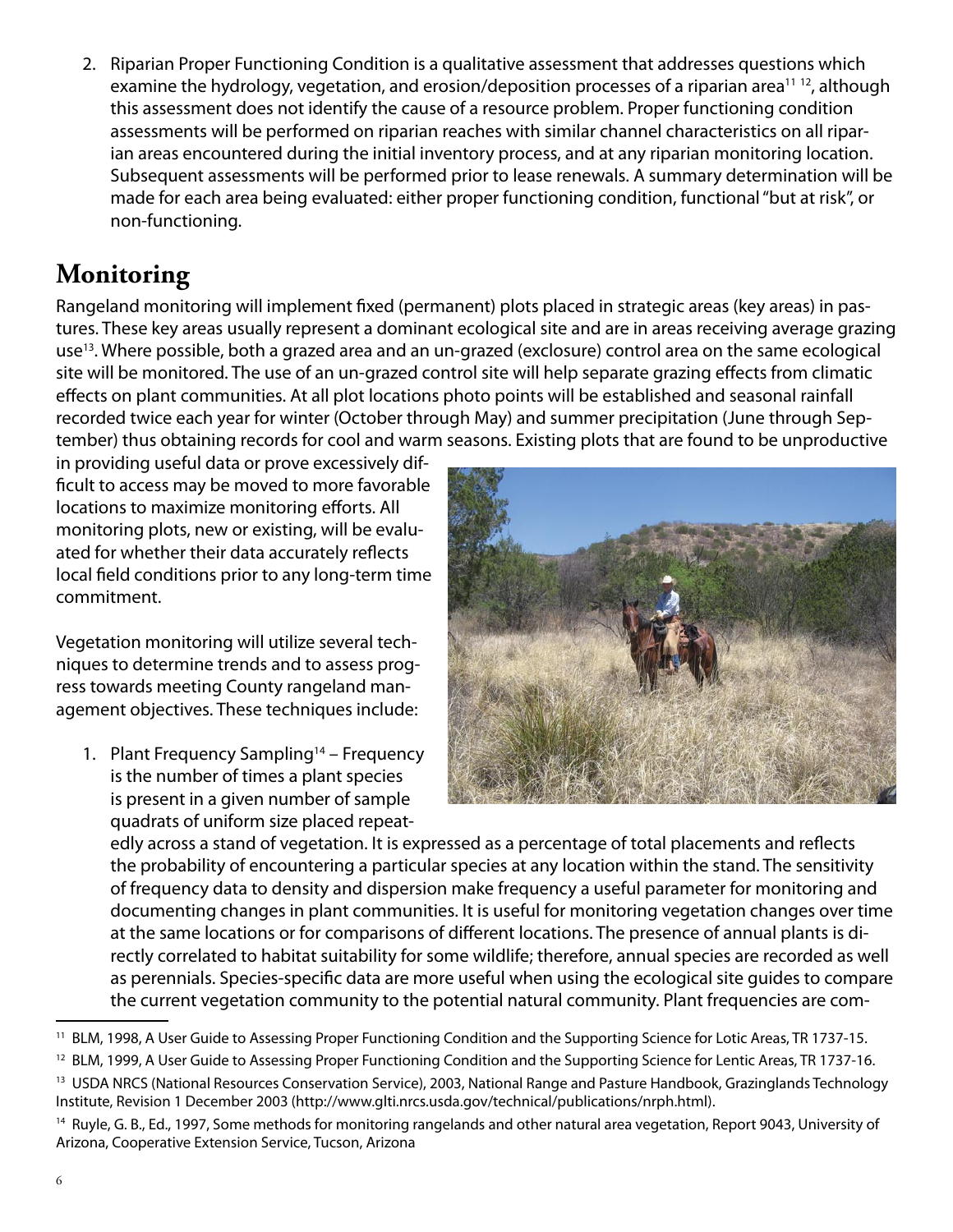pared to frequencies from previous years to identify changes and help determine trend. Binomial confidence intervals will be used to identify changes in frequencies that signify meaningful departures from normal sampling variation. A 40 centimeter square quadrat size, and 200 quadrats located along paced transects as recommended by range scientists at the UA is considered the ideal standard and will yield important data related to plant species diversity, plant functional groups and trend in individual plant species.

- 2. Point cover<sup>15</sup> Points of cover will be sampled on each transect to measure soil ground cover, with 600 to 800 points being considered an ideal number by range scientists. These measurements include bare soil, plant basal cover, gravel/rock cover, litter cover and cover of cryptogamic plants (algae, mosses and lichens). Soil cover is one of the principle factors affecting soil erosion. Point cover is gathered concomitant with frequency data.
- 3. Fetch<sup>16</sup> Fetch is a measurement of the fragmentation or patchiness of cover, which is directly related to acceleration of soil erosion. Fetch is measured as the distance from a point on a transect to the nearest perennial grass or shrub base. Asymmetry is calculated using the formula: (maximum-median)/(median-minimum), where the median, minimum, and maximum values come from the collective dataset of individual fetch measurements from a transect. As asymmetry (longer fetch distances increase relative to the shortest fetch distances) increases, fragmentation of cover increases and erosion can accelerate. Asymmetry values exceeding 10 are indicative of soil erosion beyond natural levels. This measurement is most applicable to grassland sites and communities with over 2% basal or ground cover, and will not be used on desert sites with less cover.
- 4. Dry Weight Rank<sup>17</sup> Composition by weight is probably the best measure of the relative abundance of a plant species in a community. In each quadrat (the same quadrat used in frequency measurements) the 3 species having the highest yield on a dry matter basis are visually estimated. These species are ranked 1-3 with the highest yielding species getting a rank of 1. This measure of the plant community yields plant species composition (by annual production) and allows the comparison of the present-day plant community on a site to the potential or the desired plant community described in the ecological site description. This comparison is expressed numerically as the similarity index.
- 5. Comparative Yield<sup>18</sup> This method will be used for estimating above ground biomass production. Reference quadrats are chosen, representing the range in dry weight of vegetative standing crop or yield expected to be commonly encountered during sampling. The current production in these (usually five, 40-centimeter square) quadrats is clipped and weighed (grams air-dry). Results from sample quadrats are then compared to the reference quadrats and rated. The summary yields a standing crop of biomass in pounds per acre on an air dry basis. This measure can be used to compare production of the present day plant community to that shown on the ecological site description for a normal, above average or below average rainfall year.
- 6. Utilization measurements Utilization is a measure of the percent of the current year's growth, by weight, that has been removed from a forage plant by grazing, browsing or trampling. Utilization levels (expressed as a percentage) are used as guidelines to assist in achieving plant community objectives<sup>19</sup>. Utilization is determined<sup>20</sup> at the end of the planned grazing period, or at the end of the

<sup>15</sup> Ibid

<sup>&</sup>lt;sup>16</sup> D. Robinett (personal email communication to I. Rodden, January 11, 2009).

<sup>17</sup> Ruyle, G. B., Ed., 1997, Some methods for monitoring rangelands and other natural area vegetation, Report 9043, University of Arizona, Cooperative Extension Service, Tucson, Arizona

<sup>18</sup> Ibid

<sup>&</sup>lt;sup>19</sup> Smith, L., G. Ruyle, J. Maynard, S. Barker, W. Meyer, D. Stewart, B. Coulloudon, S. Williams, and J. Dyess, 2005, Principles of obtaining and interpreting utilization data on Southwest rangelands, University of Arizona Cooperative Extension AZ1375, 14pp.

<sup>20</sup> BLM, Interagency Technical Reference 1734-3, 1996, Utilization studies and residual measurements.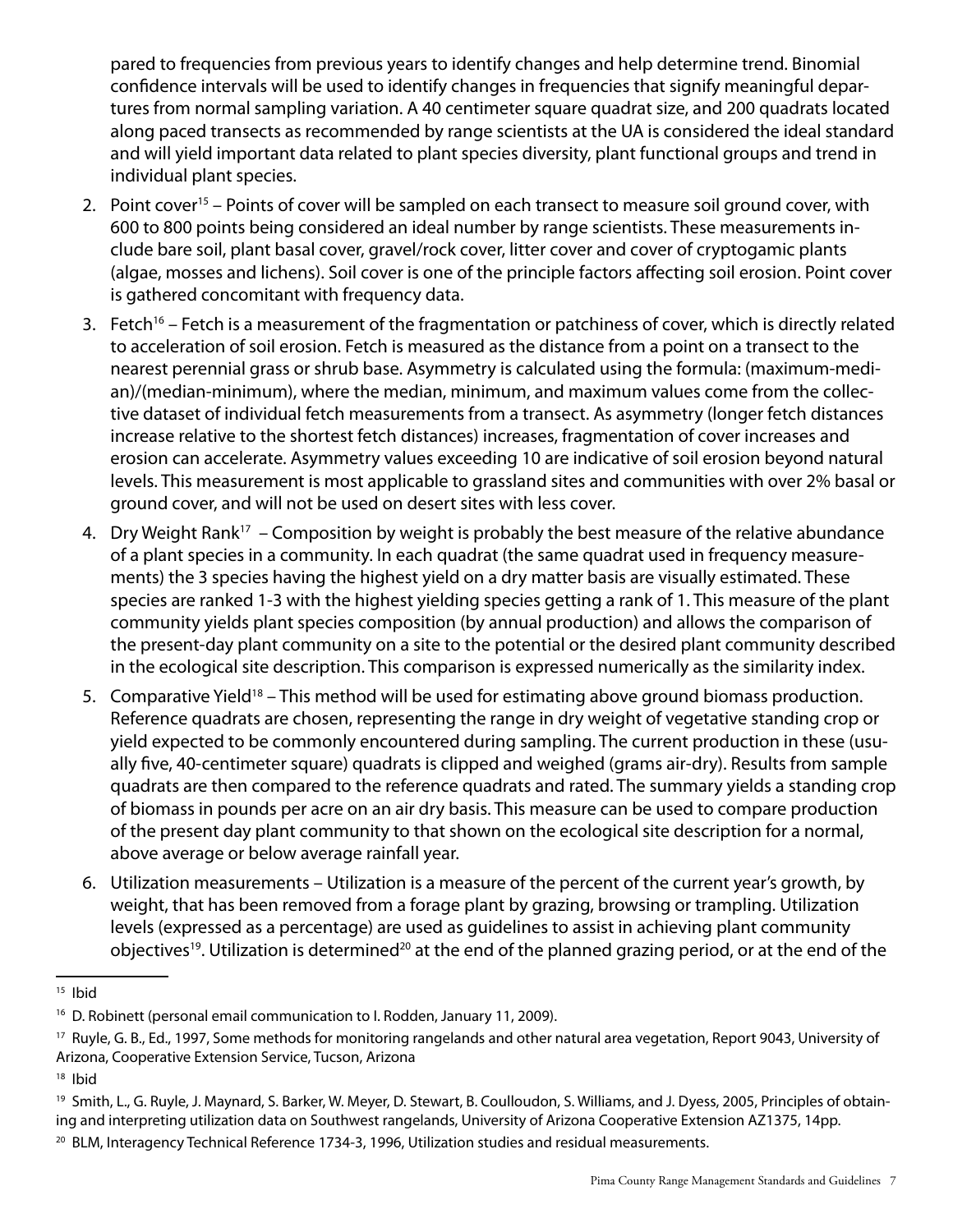grazing season (February for summer forage crop, June for spring forage crop) if grazed year-round. In years where a spring forage crop is lacking, year-round utilization may be gauged prior to the summer rains. Utilization is measured on one or more key forage species selected at each key area. During the grazing period or season, estimates of utilization and use patterns can be used to adjust stocking rates, if needed. Utilization estimates based on forage produced to time of estimate during a growing season should be identified as "seasonal utilization" and usually will have a different guideline percentage than utilization based on current annual growth. If grazing in one year or season results in utilization in excess of the guidelines, then the current plan may be adjusted or revised to allow recovery of that particular pasture in the subsequent year. Actual utilization data can be used with vegetation monitoring and rainfall amounts to assess trends in various attributes of the plant community and soil cover $21$ .

#### **Ranch Planning**

Pima County rangelands fall within the geographic area of the Tucson Field Group for Coordinated Resource Management (CRM). The group is the local arm of the Arizona CRM group consisting of representatives from NRCS, BLM, AGFD, United States Forest Service, Arizona State Land Department, local Natural Resource Conservation Districts, and Arizona Cooperative Extension. The local group meets each summer to develop plans for interagency ranch planning and monitoring efforts in the coming year.

Within this framework Pima County will develop a Coordinated Resource Management Plan (CRMP) for each of its ranch properties as time and resources permit. The CRMP will include a grazing component with an assessment of



rangeland resources (ecological sites, cultural features, etc.), current rangeland conditions, and goals. Adaptive management will utilize monitoring results in a feedback loop each year to develop and modify grazing plans. The CRMP will establish a collaboration model for the managers, ranch operators, natural resource agencies and the public to work together to achieve common conservation goals for the land. Pima County does not, however, relinquish its authority for overall management decisions made on County-owned and/ or leased properties.

The CRMP process brings together a team of local area experts to share programmatic needs and conservation strategies that support the SDCP program goals on ranch properties. Draft CRMP plans will be available for public review and comment and will be posted on the Natural Resource Division portion of the Pima County Natural Resources, Parks and Recreation website at www.pima.gov/nrpr.

#### **CRMP Goals**

1. Establish stocking rates, timing, frequency, and duration of grazing that are consistent with utilization guidelines.

<sup>&</sup>lt;sup>21</sup> Holechek, JL., Pieper, RD., and Herbel, CH., 2004, Range Management: Principles and Practice, 5th edition, Pearson Prentice Hall, New Jersey, 607 pages.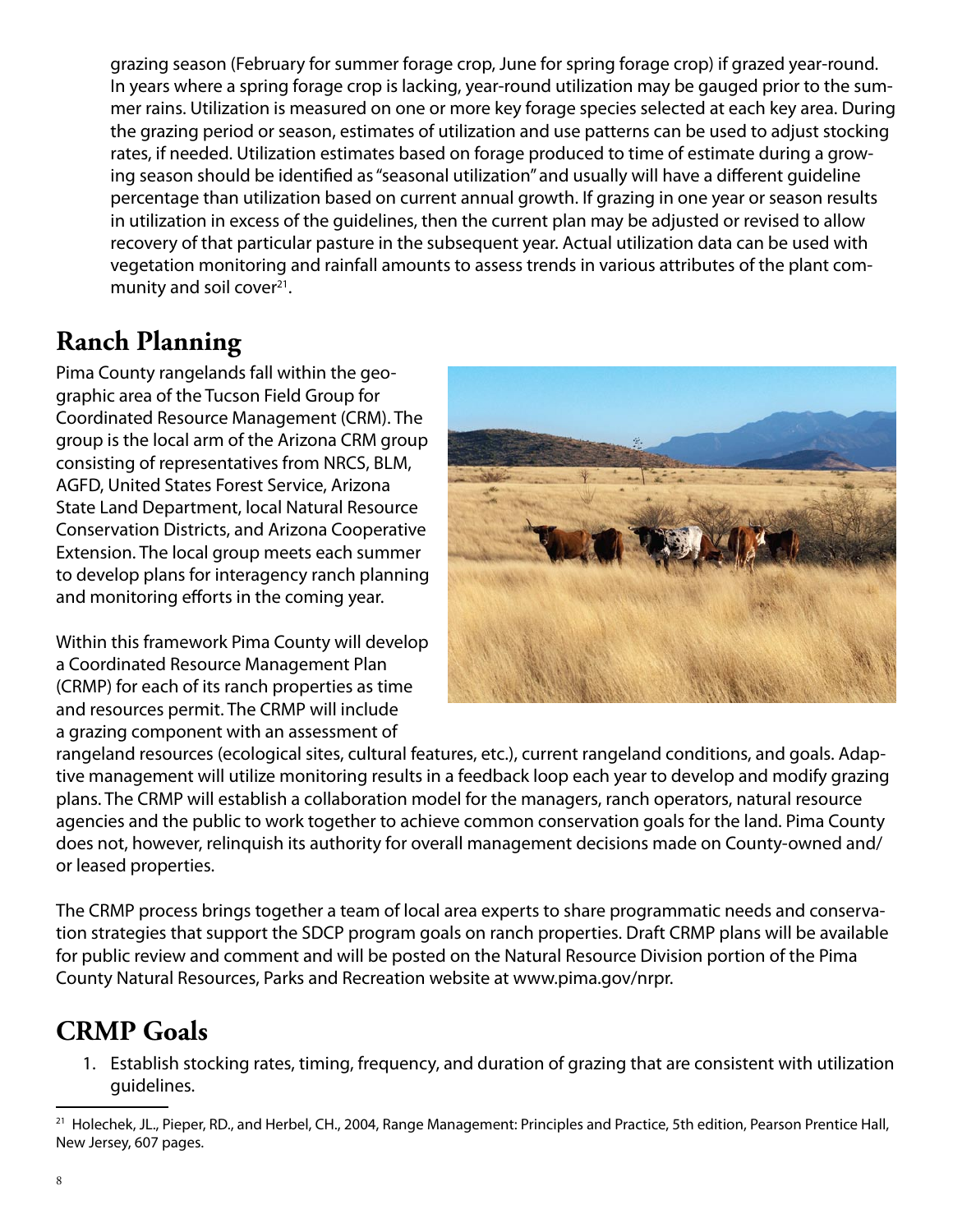- 2. Attain a stable or positive trend over time in rangeland conditions (vegetative, soils, productivity).
- 3. Utilize grazing systems that shall allow for sufficient plant growth, reproduction and residual cover to protect soils from accelerated erosion.
- 4. Adjust stocking rates to account for variation in precipitation and forage production.
- 5. Practice cooperative management and collaboration with ranch operators, other agencies and the public.
- 6. Maintain public access to and across the ranch properties where public health/safety and negative impacts to wildlife or wildlife habitat are not an issue.

#### **Ranch Management Action Strategies**

- 1. Identify property boundaries and legal access.
- 2. Map ranch roads, boundaries, pastures, improvements (and document condition of improvements), and water sources. Install signs to clearly communicate ranch roads and boundaries.
- 3. Identify ecologically sensitive areas and the management needs of these areas.
- 4. Determine percentage of ranch lands that livestock can utilize (noting sensitive areas, slope and distance from water, or important wildlife habitats).
- 5. Compile and review historical stocking and utilization rates, precipitation records, fire regimes, and other factors that contributed to the current resource conditions.
- 6. Consult with AGFD Wildlife Managers to identify wildlife resources and requirements on ranch lands.
- 7. Identify riparian areas and assess the function and ecological condition of each.
- 8. Inventory ecological sites and identify current ecological status (health) or condition.
- 9. Analyze all of the above information and develop a coordinated resource management plan.
- 10. Select key areas and establish rain gauges, photo points and monitoring transects with a paired ungrazed control plot where possible. (Monitoring efforts will be repeated every year for an initial three year baseline assessment and biennially at a minimum thereafter.)
- 11. Evaluate alternative methods to manage grazing. (Select and apply one.)
- 12. Utilize an adaptive management model to incorporate the yearly assessment of monitoring results into a process of developing annual grazing plans, adjustment of stocking rates, and determining the need for practices or research (to help explain unknowns). (Research findings should be incorporated back into the system as available.)
- 13. Develop fire management plans with the agency responsible for fire management decisions. (Develop maps showing areas that would benefit from fire and provide them to the agency to guide managers if a natural fire starts.)
- 14. Evaluate other legal or illegal uses and/or impacts on ranch properties (e.g. camping, hunting, offroad vehicle use, or border issues) and develop strategies to enhance, address or mitigate negative impacts where possible. Mitigation actions should be compatible with existing ranch management plans.

Terms used in this report can be found and described in the "Glossary of terms used in range management", 4th edition. Glossary Update Task Group (1998). T. Bedell. Denver, Society for Range Management.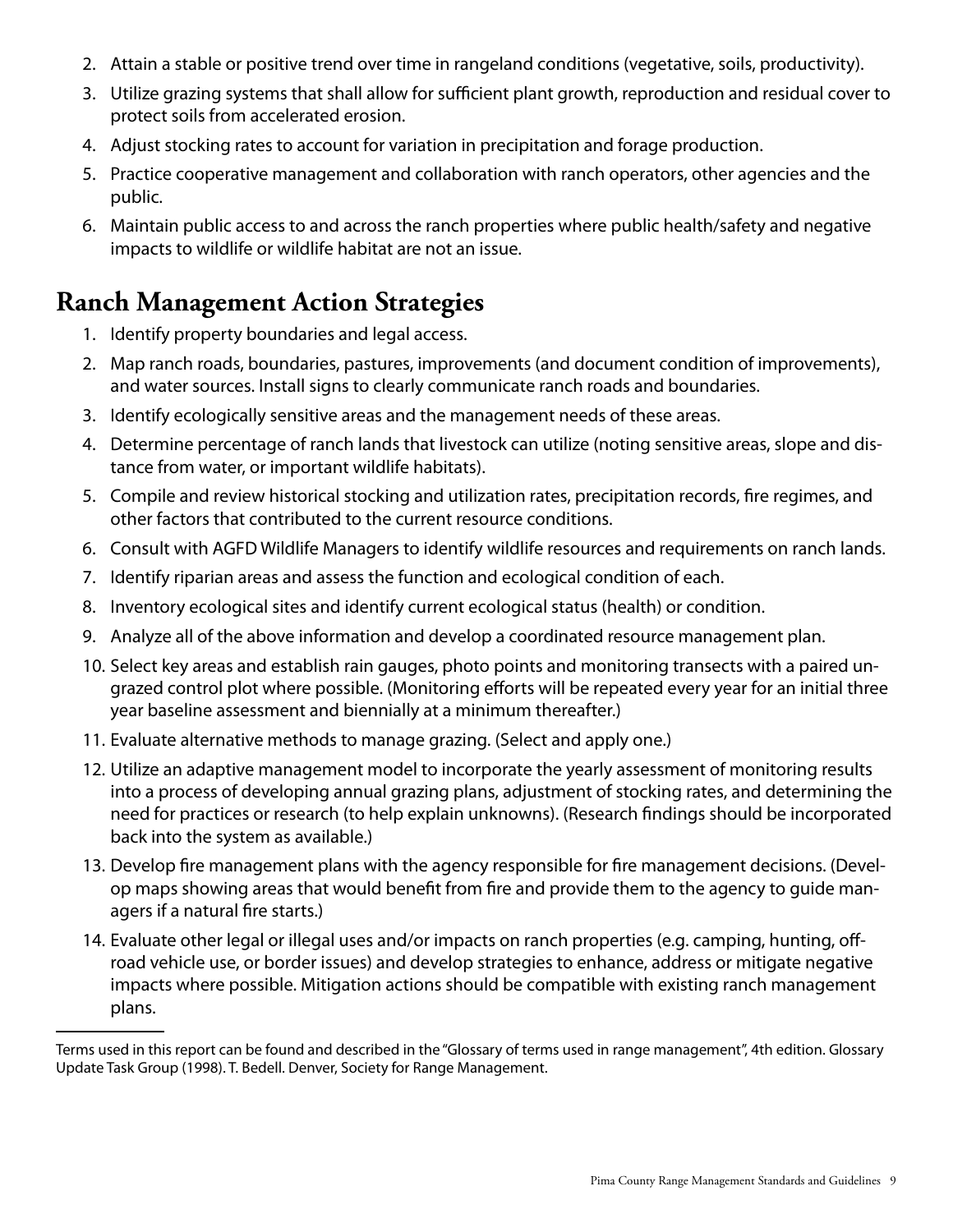## **Optimal Timeline for Annual Evaluation of Grazing Practices for Each Ranch**

| <b>ACTION</b>                                                                                                                                                                                | <b>TIMELINE</b>       |
|----------------------------------------------------------------------------------------------------------------------------------------------------------------------------------------------|-----------------------|
| Evaluate pasture utilization levels                                                                                                                                                          | February or June      |
| Annual monitoring and photos at key areas                                                                                                                                                    | September to November |
| Twice annual recording of precipitation at key areas                                                                                                                                         | May and September     |
| Operator submits suggested revisions based upon the assessment<br>of monitoring results                                                                                                      | September             |
| Review and assess current year's data, monitoring analyses, goals<br>and objectives, and completed or new projects or concerns                                                               | November              |
| NRPR Review Panel reviews the operator's changes and makes<br>decisions for the next year                                                                                                    | December              |
| Operator meets with the NRPR Review Panel to discuss proposed<br>use for the coming two years                                                                                                | December              |
| Review a summary of monitoring and pasture utilization data to<br>date with ranch operator, so stocking rate adjustments, if apparent,<br>can be initiated with fall livestock work schedule | November to January   |
| Decisions made on the approved stocking rate                                                                                                                                                 | March                 |
| Additional on-the-ground stocking rate adjustments, if necessary                                                                                                                             | January to June       |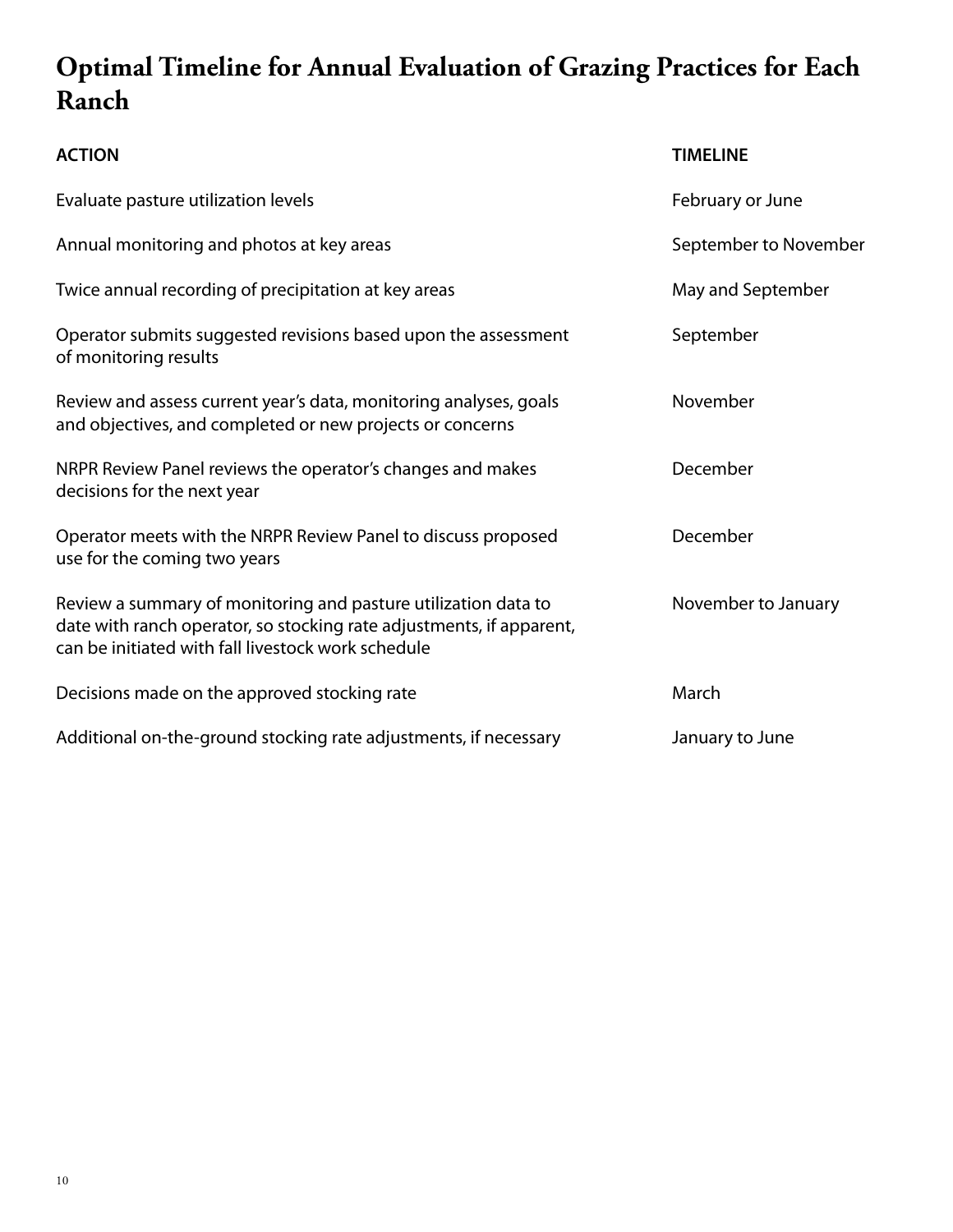## **Information Required From Operator**

#### (Exhibits A - C)

| <b>ACTION</b>                                                                                                                                                                                      | <b>DEADLINE</b>          |
|----------------------------------------------------------------------------------------------------------------------------------------------------------------------------------------------------|--------------------------|
| 1. Livestock Grazing Use Summary for the current year (Exhibit A)                                                                                                                                  | December 1               |
| 2. Projected-Use Plan for the next two years (Exhibit A)                                                                                                                                           | October 1                |
| 3. Rain fall records at historic locations (recorded on Daily Rainfall<br>or Monthly Rainfall data sheets, Exhibits B and C)                                                                       | December 1               |
| 4. Averages of weaning weights, calf crop percentages, and<br>production records (to aid in determining animal performance<br>and evaluate production goals and trends relative to previous years) | December 1, if available |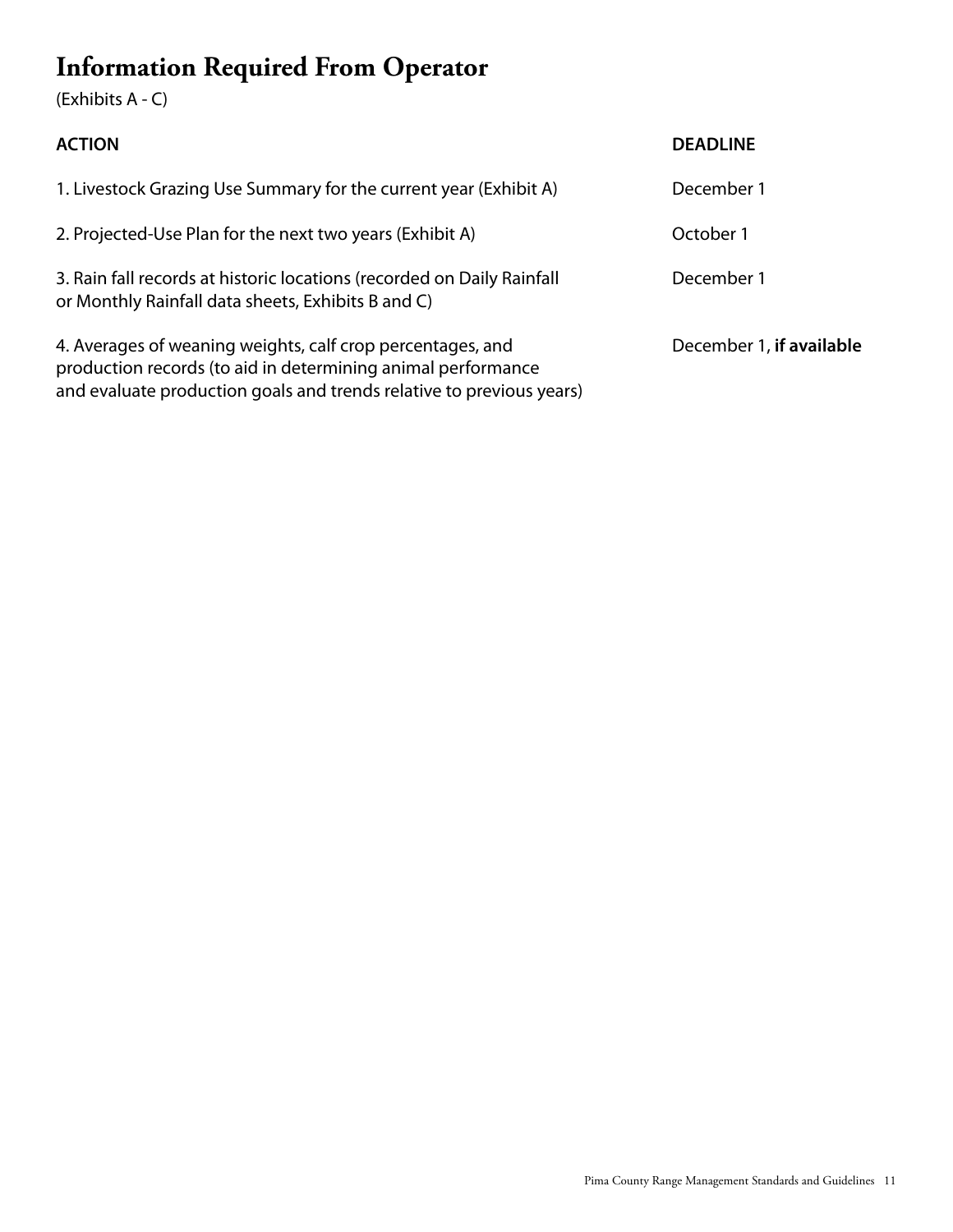## **List of Acronyms**

| <b>AGFD</b>  | Arizona Game and Fish Department              |
|--------------|-----------------------------------------------|
| <b>BLM</b>   | <b>Bureau of Land Management</b>              |
| <b>CRM</b>   | Coordinated Resource Management               |
| <b>CRMP</b>  | Coordinated Resource Management Plan          |
| <b>FAMSL</b> | Feet Above Mean Sea Level                     |
| <b>MSCP</b>  | Multi-Species Conservation Plan               |
| <b>NRCS</b>  | <b>Natural Resources Conservation Service</b> |
| <b>NRPR</b>  | Natural Resources Parks and Recreation        |
| <b>SDCP</b>  | <b>Sonoran Desert Conservation Plan</b>       |
| <b>UA</b>    | University of Arizona                         |
| <b>USDA</b>  | United States Department of Agriculture       |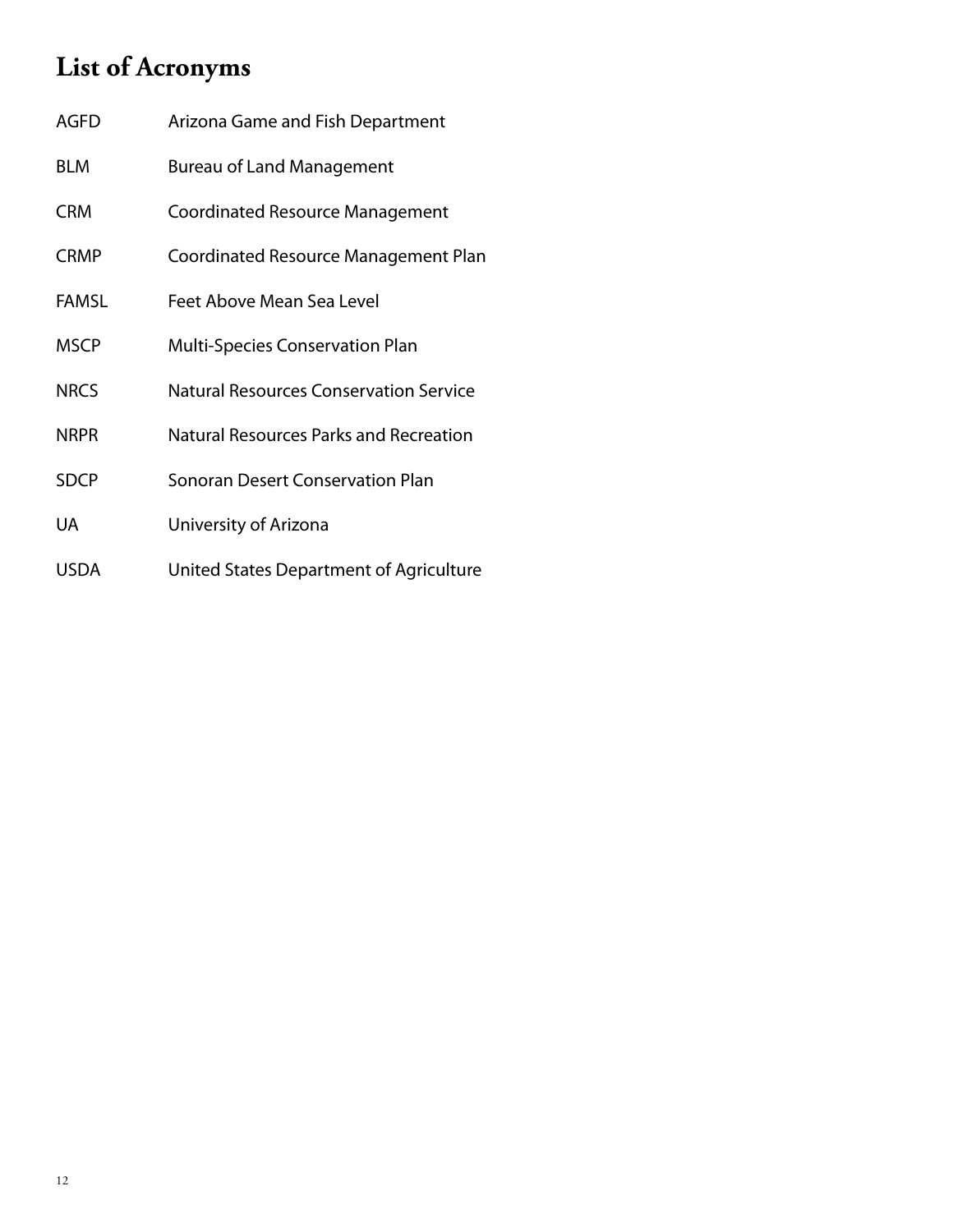| Livestock Grazing Use Summary                 |                      |            |              | Year:_                                  |                      | Ranch Name:                 |         |          |                                               |
|-----------------------------------------------|----------------------|------------|--------------|-----------------------------------------|----------------------|-----------------------------|---------|----------|-----------------------------------------------|
|                                               |                      | Proposed L | ivestock Use |                                         |                      | <b>Actual Livestock Use</b> |         |          |                                               |
| Pasture                                       | Livestock<br>Type of | Number     | Date in      | Date out                                | Livestock<br>Type of | <b>Number</b>               | Date in | Date out | <b>Notes</b>                                  |
|                                               |                      |            |              |                                         |                      |                             |         |          |                                               |
|                                               |                      |            |              |                                         |                      |                             |         |          |                                               |
|                                               |                      |            |              |                                         |                      |                             |         |          |                                               |
|                                               |                      |            |              |                                         |                      |                             |         |          |                                               |
|                                               |                      |            |              |                                         |                      |                             |         |          |                                               |
|                                               |                      |            |              |                                         |                      |                             |         |          |                                               |
|                                               |                      |            |              |                                         |                      |                             |         |          |                                               |
|                                               |                      |            |              |                                         |                      |                             |         |          |                                               |
|                                               |                      |            |              |                                         |                      |                             |         |          |                                               |
|                                               |                      |            |              |                                         |                      |                             |         |          |                                               |
|                                               |                      |            |              |                                         |                      |                             |         |          |                                               |
|                                               |                      |            |              |                                         |                      |                             |         |          |                                               |
|                                               |                      |            |              |                                         |                      |                             |         |          |                                               |
|                                               |                      |            |              |                                         |                      |                             |         |          |                                               |
|                                               |                      |            |              |                                         |                      |                             |         |          |                                               |
|                                               |                      |            |              |                                         |                      |                             |         |          |                                               |
|                                               |                      |            |              |                                         |                      |                             |         |          |                                               |
|                                               |                      |            |              |                                         |                      |                             |         |          |                                               |
|                                               |                      |            |              |                                         |                      |                             |         |          |                                               |
|                                               |                      |            |              |                                         |                      |                             |         |          |                                               |
|                                               |                      |            |              |                                         |                      |                             |         |          |                                               |
|                                               |                      |            |              |                                         |                      |                             |         |          |                                               |
|                                               |                      |            |              |                                         |                      |                             |         |          |                                               |
|                                               |                      |            |              |                                         |                      |                             |         |          |                                               |
|                                               |                      |            |              |                                         |                      |                             |         |          |                                               |
| Type: CCP = Cow/Calf Pair; DC = Dry Cow; Hf = |                      |            |              | Heifer; St = Steer; B = Bull; H = Horse |                      |                             |         |          | Pima County Grazing Use Form (2010 rev.) pg.1 |

## **Exhibit A. Livestock Grazing Use Summary**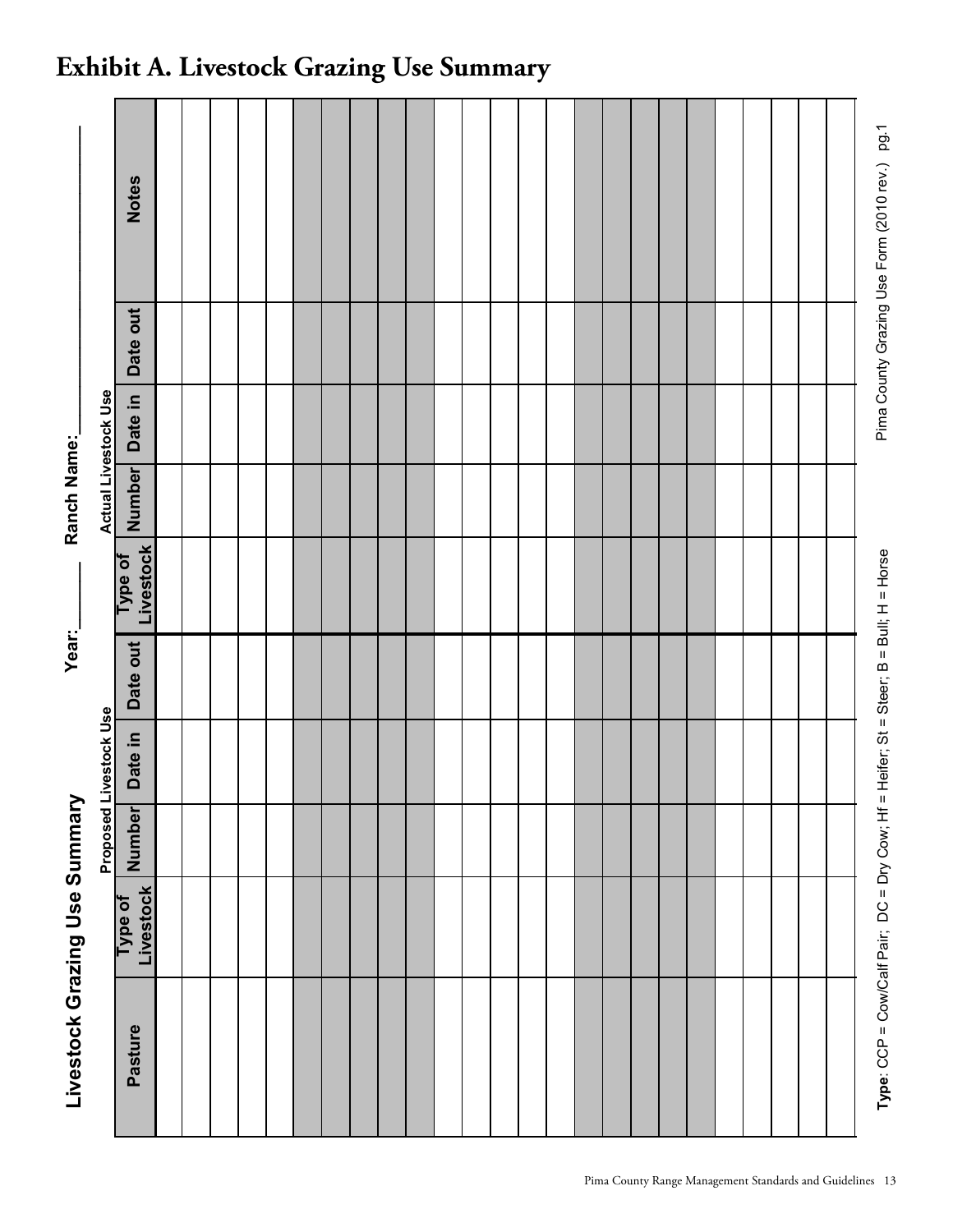| Monthly Rainfall         |              |                  |              | Year(s): |     |     |     | Ranch Name: |     |                                              |     |      |
|--------------------------|--------------|------------------|--------------|----------|-----|-----|-----|-------------|-----|----------------------------------------------|-----|------|
| <b>Collection Points</b> | $_{\rm oct}$ | $\overline{Nov}$ | $_{\rm Dec}$ | Jan      | Feb | Mar | Apr | May         | Jun | $\overline{\phantom{a}}$                     | Aug | Sep  |
|                          |              |                  |              |          |     |     |     |             |     |                                              |     |      |
|                          |              |                  |              |          |     |     |     |             |     |                                              |     |      |
|                          |              |                  |              |          |     |     |     |             |     |                                              |     |      |
|                          |              |                  |              |          |     |     |     |             |     |                                              |     |      |
|                          |              |                  |              |          |     |     |     |             |     |                                              |     |      |
|                          |              |                  |              |          |     |     |     |             |     |                                              |     |      |
|                          |              |                  |              |          |     |     |     |             |     |                                              |     |      |
|                          |              |                  |              |          |     |     |     |             |     |                                              |     |      |
|                          |              |                  |              |          |     |     |     |             |     |                                              |     |      |
|                          |              |                  |              |          |     |     |     |             |     |                                              |     |      |
|                          |              |                  |              |          |     |     |     |             |     |                                              |     |      |
|                          |              |                  |              |          |     |     |     |             |     |                                              |     |      |
|                          |              |                  |              |          |     |     |     |             |     |                                              |     |      |
|                          |              |                  |              |          |     |     |     |             |     |                                              |     |      |
|                          |              |                  |              |          |     |     |     |             |     |                                              |     |      |
|                          |              |                  |              |          |     |     |     |             |     |                                              |     |      |
|                          |              |                  |              |          |     |     |     |             |     |                                              |     |      |
|                          |              |                  |              |          |     |     |     |             |     |                                              |     |      |
|                          |              |                  |              |          |     |     |     |             |     |                                              |     |      |
|                          |              |                  |              |          |     |     |     |             |     |                                              |     |      |
|                          |              |                  |              |          |     |     |     |             |     |                                              |     |      |
|                          |              |                  |              |          |     |     |     |             |     |                                              |     |      |
|                          |              |                  |              |          |     |     |     |             |     |                                              |     |      |
|                          |              |                  |              |          |     |     |     |             |     |                                              |     |      |
|                          |              |                  |              |          |     |     |     |             |     |                                              |     |      |
|                          |              |                  |              |          |     |     |     |             |     |                                              |     |      |
|                          |              |                  |              |          |     |     |     |             |     | Pima County Monthy Rainfall Form (2010 rev.) |     | pg.1 |

## **Exhibit B. Monthly Rainfall Data Form**

14